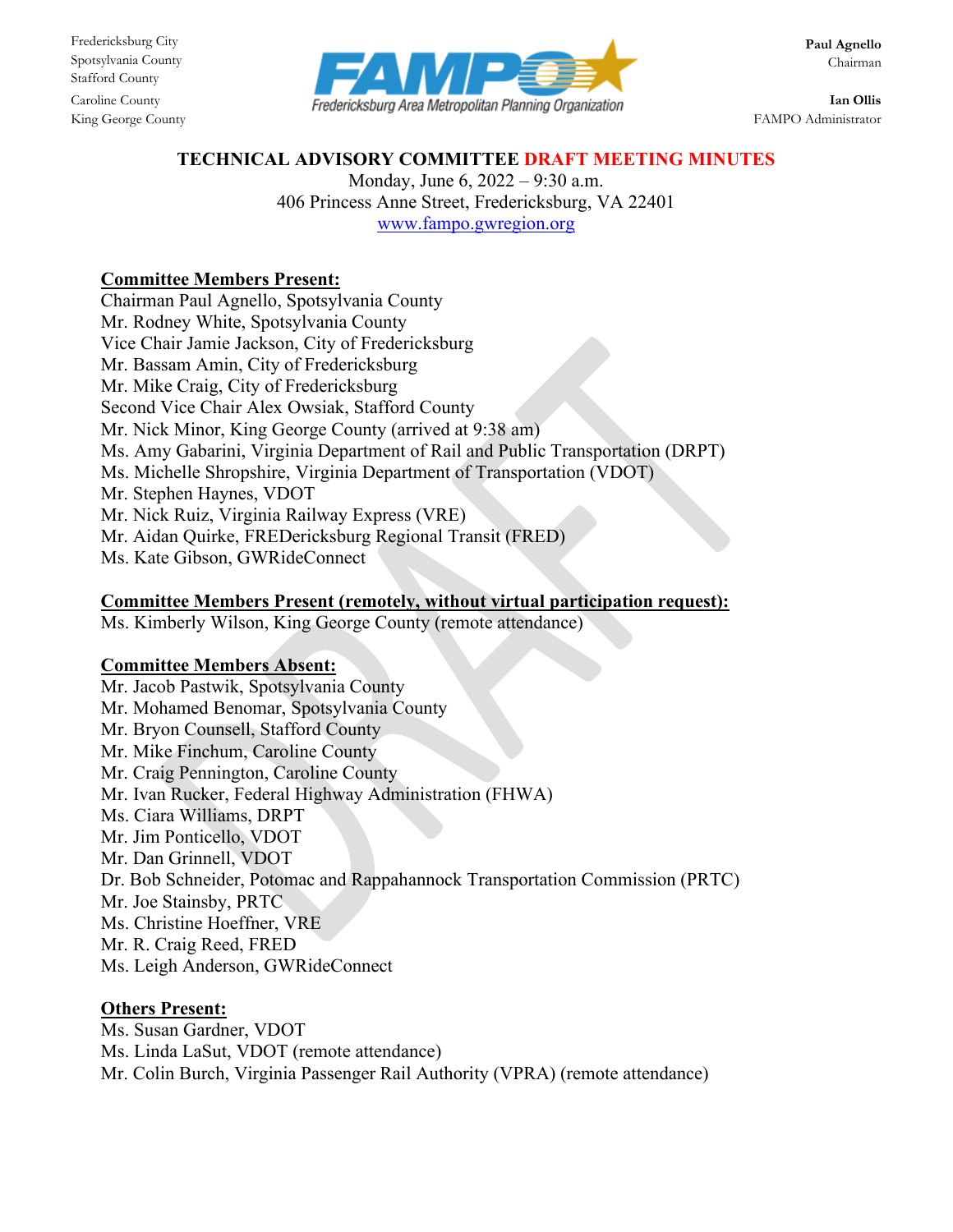# **Staff Present:**

Mr. Ian Ollis, FAMPO Administrator

Ms. Becky Golden, Transportation Planning Manager

Mx. Colie Touzel, Public Involvement and Title VI Coordinator

Ms. Kari Barber, Transportation Planner and Bicycle and Pedestrian Coordinator

Ms. Jordan Chandler, Transportation Planner II

Ms. Lana Bizeau, Transportation Planner

# **1. Call Technical Advisory Committee Meeting to Order**

The meeting was called to order at 9:32 am.

## **2. Roll Call and Determination of Quorum**

Ms. Chandler conducted roll call and determined that a quorum was present.

#### **3. Approval of the June 6, 2022 Technical Advisory Committee (TAC) Agenda (ACTION ITEM)**

Motion was made to approve the June 6, 2022 TAC agenda. Motion: Mr. Owsiak Second: Mr. Ruiz Abstentions: None Motion passed with unanimous consent.

# **4. Approval of the May 2, 2022 TAC Meeting Minutes (ACTION ITEM)**

Motion was made to approve the May 2, 2022 TAC meeting minutes. Motion: Mr. Quirke Second: Mr. Owsiak Abstentions: None Motion passed with unanimous consent.

## **5. Review of the May 16, 2022 Policy Committee Meeting**

Mr. Ollis reviewed the Policy Committee meeting by summarizing the agenda. The final four applications for SMART SCALE Round 5, the CMAQ/STBG update, and the contract with Cambridge Systematics for the 2022 Freight Summit were approved. The UPWP was approved during an Executive Committee Meeting on May 23, 2022. Mr. Ollis added that the GWRC board approved FAMPO's budget.

Resolution 22-36 was withdrawn. Resolution 22-37 Adopting Regional Congestion Mitigation and Air Quality (CMAQ) Improvement Program Performance Measure Targets Supporting TPB was approved. The Spotsylvania County 2022 RAISE Grant letter of approval from FAMPO was endorsed.

## **6. Public Comment**

No public comments were made.

## **7. Action/Discussion Items**

a. SMART SCALE Round 5 – Kari Barber

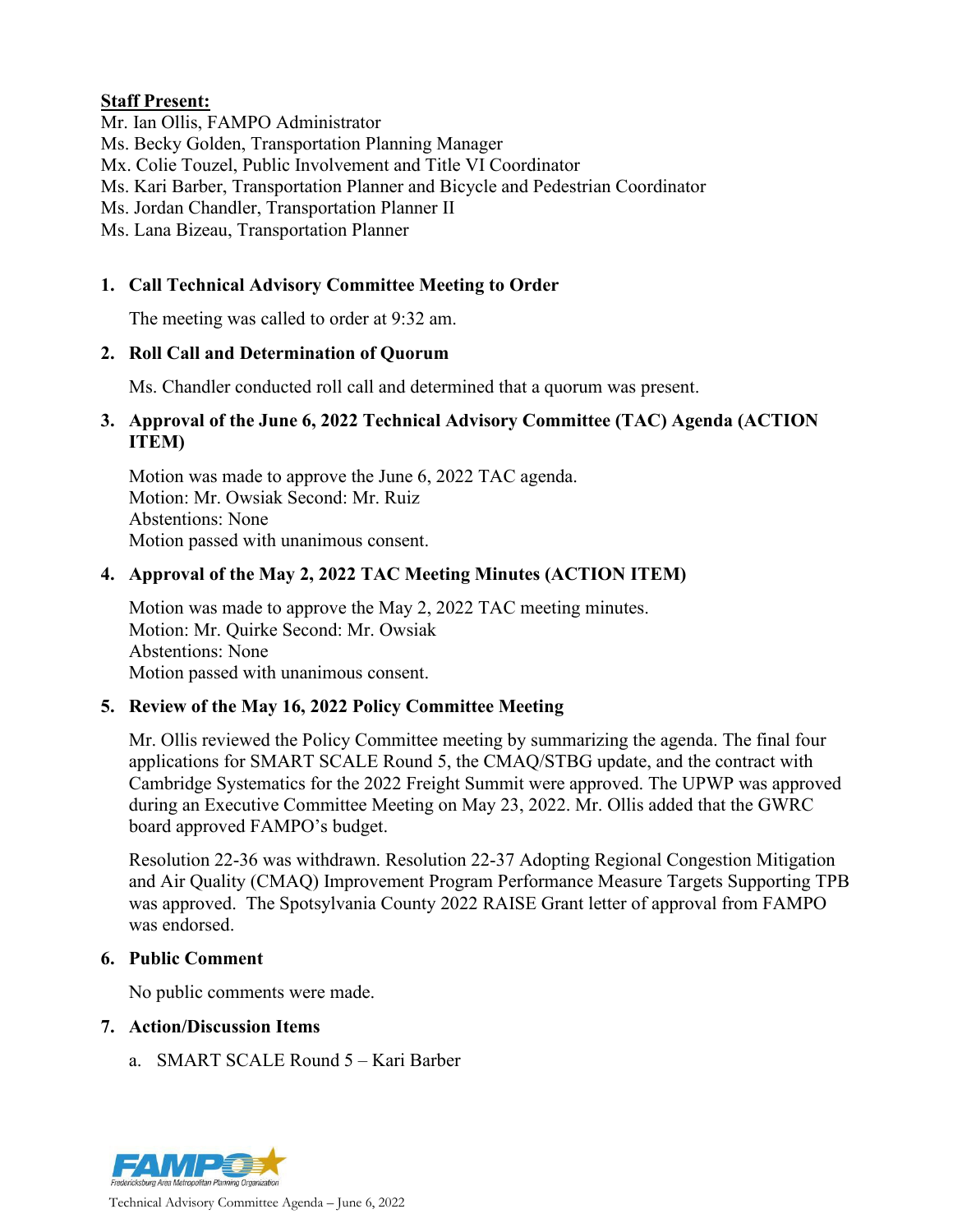## 1. **Resolution 22-39 Authorizing Support for the George Washington Regional Commission (GWRC) SMART SCALE Project Applications (ACTION ITEM)**

Ms. Barber began by announcing that the GWRC and FAMPO applications for SMART SCALE Round 5 have been screened in. She also informed the committee that one GWRC project must be removed. She briefly presented all five GWRC projects and opened the discussion of which one to remove.

Mr. Agnello raised the question of whether this decision could be deferred to GWRC as the TAC did not have enough information to make the decision.

Motion was made to defer the decision to GWRC before endorsing Resolution 22-39. Motion: Mr. Agnello Second: Ms. Jackson Abstentions: None Motion passed with unanimous consent.

# 2. **Resolution 22-40 Authorizing Support for Locality Round 5 SMART SCALE Project Applications (ACTION ITEM)**

Ms. Barber drew the committee's attention to a comprehensive list of the localities' and transit agencies' Round 5 SMART SCALE Project Applications and advised that this blanket resolution would authorize support for all the applications.

Motion was made to endorse Resolution 22-40. Motion: Mr. Owsiak Second: Ms. Jackson Abstentions: None Motion passed with unanimous consent.

## b. FAMPO & Locality Grant Application Logistics – Chairman Agnello

Mr. Ollis opened the conversation of which Infrastructure Investment and Jobs Act (IIJA) grants FAMPO and jurisdictions should be tracking. He drew the committee's attention to the Reconnecting Communities Pilot Program and Safe Streets for All (SS4A) Grant Program. Mr. Agnello emphasized that certain grants are more appropriate to localities rather than the region.

Mr. Quirke added that certain grants are specific to metropolitan planning organizations (MPOs). Ms. Barber responded that these grants are often specific to MPOs with a population of 200,000 or more in the urbanized area, which limits FAMPO's applicability.

Mr. Ollis stated that FAMPO does not have a regional safety plan. Mr. Agnello added that none of the localities have one either and that the SS4A program would be an opportunity to develop one for the region.

Ms. Chandler clarified that submitting the SS4A grant application by September 15, 2022 would open funds for the development of a safety plan and the potential to fund safety plan projects the following application cycle.

Mr. Agnello added that these grant programs also require a match, which would be significant for GWRC and FAMPO.

Ms. Jackson suggested that FAMPO provide more information about grants before any decisions be made. Ms. Shropshire reminded FAMPO staff to review their UPWP to ensure

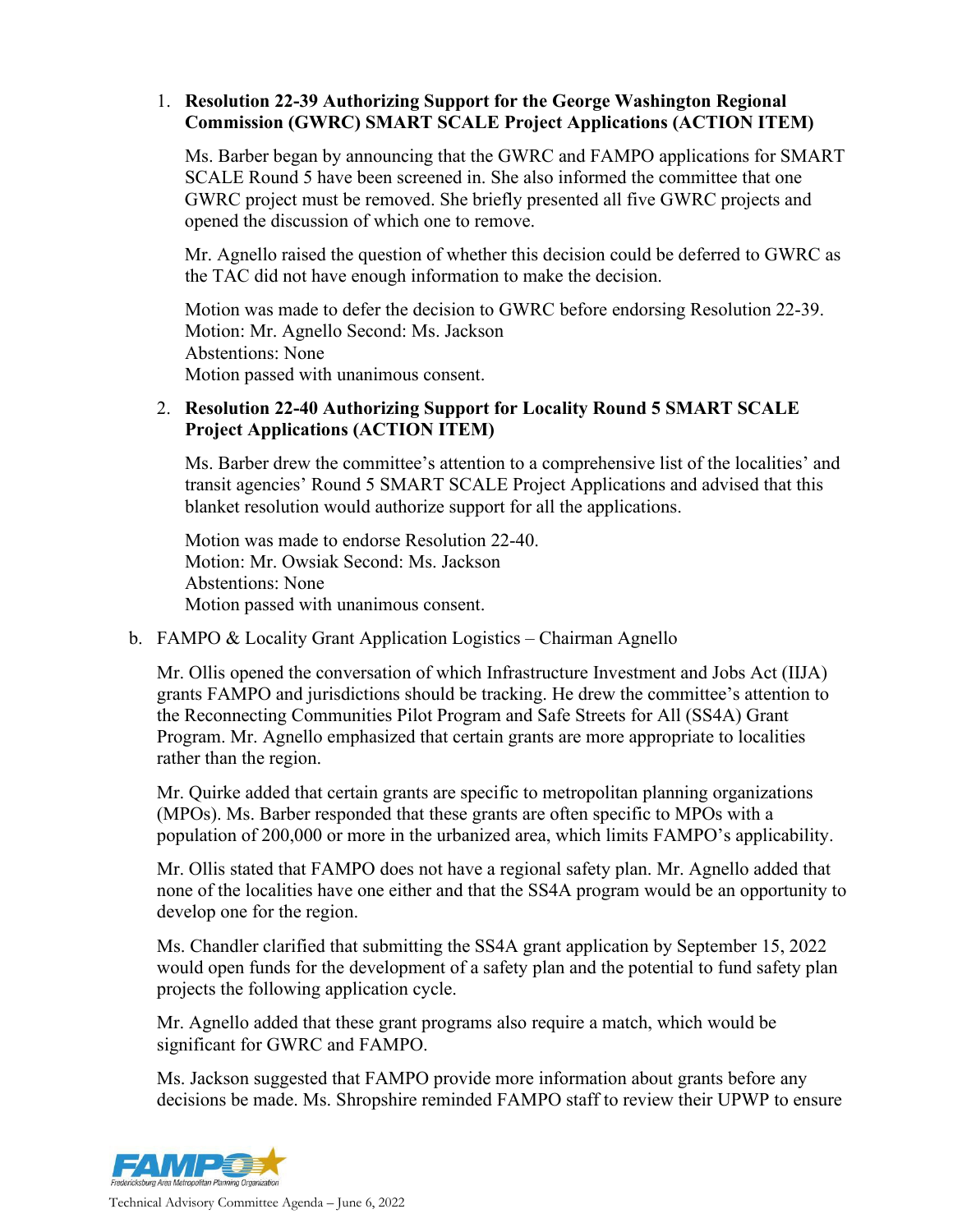grant writing was one of the work products listed, otherwise a UPWP amendment would be necessary.

- c. Fiscal Year 21-24 Transportation Improvement Program (TIP) Amendments and Modification – Jordan Chandler
	- 1. VDOT Requested Modifications
	- 2. **Resolution 22-41 Directing a Public Comment Period for an Amendment to the FY21-24 Transportation Improvement Program (TIP) to add UPC 120321: #I95CIP EXIT 140 W. STAFFORD CNTY TO CAPITOL HILL (RT. 4), 120322: #I95CIP EXIT 126 TO EXIT 10 N CAROLINE CNTY TO DC CORE RT 1, and 120323: #I95CIP EXIT 133 TO EXIT 9 FREDBG TO PENTAGON / CRYSTAL CITY (ACTION ITEM)**

Ms. Chandler briefly presented the above TIP amendments. After a request from Mr. Agnello, Ms. Gardner agreed to follow up with DRPT and PRTC about project specifics.

Motion was made to endorse Resolution 22-41. Motion: Mr. Agnello Second: Ms. Jackson Abstentions: None Motion passed with unanimous consent.

d. FAMPO Vision Survey – Colie Touzel

Mx. Touzel informed the committee that the results were collected from members of the four FAMPO committees and six FAMPO staff. They presented the findings of the survey, which will be synthesized into a FAMPO vision statement.

## e. **Resolution 22-42 FY21 Annual Listing of Transportation Project Obligations (ACTION ITEM) – Ian Ollis**

Ms. Gardner clarified that the listing is a fiscal year closeout.

Motion was made to recommend Resolution 22-42. Motion: Mr. White Second: Mr. Owsiak Abstentions: None Motion passed with unanimous consent.

f. FAMPO-VDOT-Locality Communication Policy – Ian Ollis & Becky Golden

Mr. Ollis brought up the consistency of communication between localities, VDOT, DRPT, and FAMPO. He inquired as to who will be responsible for informing FAMPO when cost estimates change or when projects are initiated.

Mr. Quirke suggested that project updates be incorporated into the TAC meeting agendas.

Ms. Gardner suggested that Mr. Ollis review the VDOT Six Year Improvement Program (SYIP) for information about projects. She added that informing FAMPO of cost estimate changes is the responsibility of whichever agency is administering the project.

Ms. Golden added that permit projects should also be tracked by FAMPO localities. She requested that committee members start compiling a list of transportation projects completed